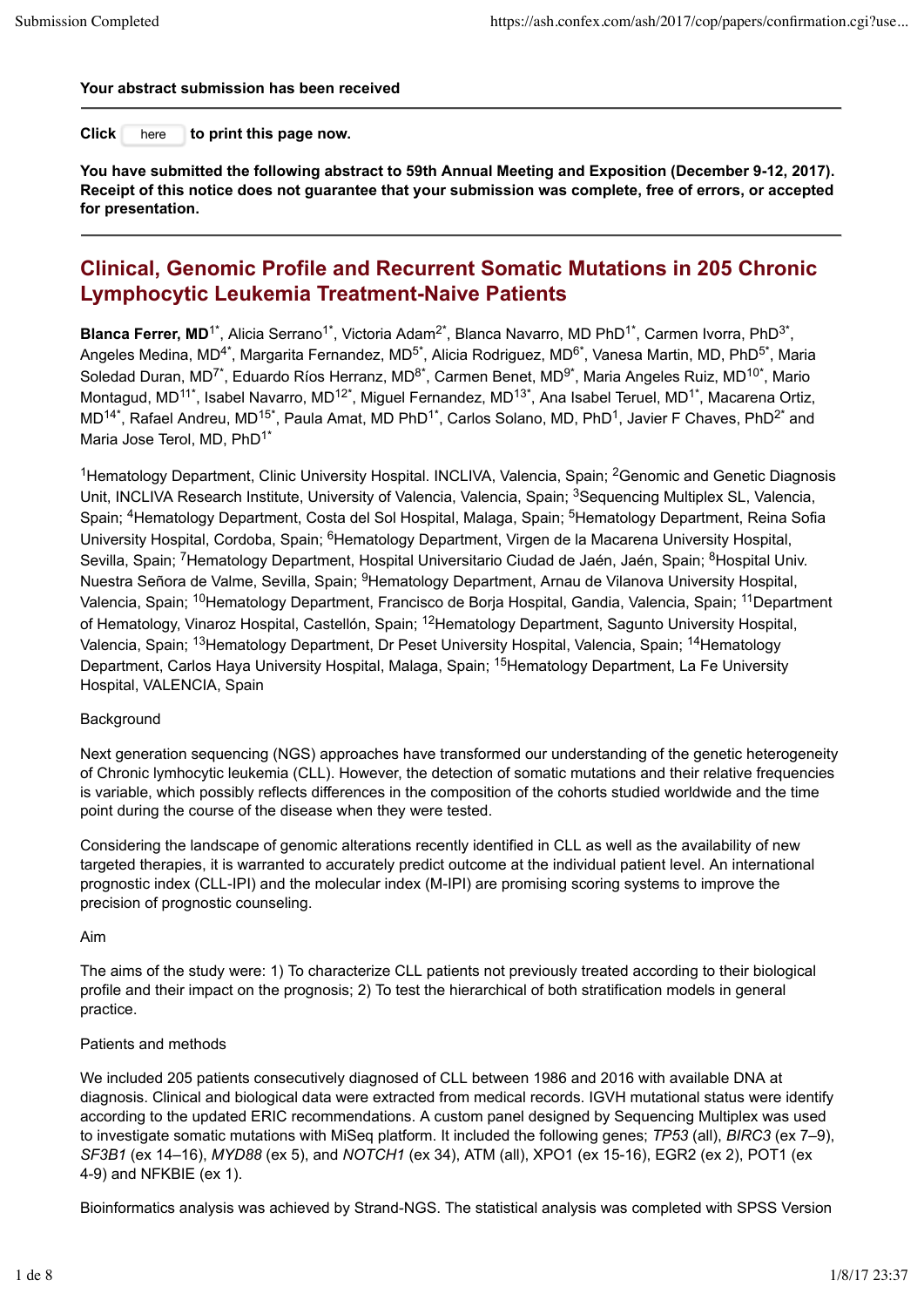20.0 and R Version 2.15.1 software. Times to first-treatment (TFT) curves were plotted using the Kaplan-Meier method and compared by the log-rank test.

#### **Results**

Median age was 64 years (range, 32–93) with a 1.2:1 ratio of males to female. The median follow-up was 76 (1-295) months. In our cohort, 166 (83%) patients were in Binet A, and 34 (17%) Binet B-C. Concerning Rai stage 123 (61,5%) were Rai 0 and 77 (38,5%) Rai I-IV. In 118 out of 203 (58,1%) *IGVH* was germline.

The most frequent cytogenetic abnormalities was del(13q) in 61 (32,1%), following +12 in 39 (10,5%), del (17p) in 11 (5,9%) and del(11q) in 8 (4,2%) and 17 missed data.

Regarding the molecular data, 61 (29,8%) carried *ATM* mutation, 30 (14,6%) harbored a *TP53* mutation, 26 (12,7%) *NOTCH1*, 24 (11,7%) *NFKBIE*, 22 (107 (3,4%) *BIRC3*, 6 (2,9%) *POT1 and* 2 (1%) carried a *MYD88* hotspot p.L265P mutation. Among the 40 patients with *TP53* disruption, 29 had *TP53* mutations, 11 had only del(17p) and 6 had both of them. Frequencies and distributions of mutations, genomic aberrations, IGHV status and need of treatment are illustrated in Figure 1.

At least 1 mutation was identified in 109 of 171 (63,7%) patients; 60 (35,1%) patients had 1, 34 (19,9%) had 2, 13 (7,6%) had 3, and two cases had 4 and 5 mutations respectively. Cooccurrence of genomic aberrations with mutations for all patients are shown in Figure 2.

Most frequent chemotherapy schedules were: Fludarabine-cyclophosphamide-rituximab (FCR) 39 (36,1%), Chlorambucil 36 (33,3%), bendamustine-rituximab 26 (24,1%), Obinutuzumab-Rituximab 4 (2%) and Ibrutinib 3 (1,5%). Five patients transformed into Richter syndrome.

Presence of *TP53* mutations significantly correlated with unmutated *IGVH*, increased β2-microglobulin levels, CD38 expression, Richter's Syndrome development and treatment requirement. *ATM* mutations associated with unmutated *IGVH*, LDH increased levels and del(11q). Either, IPI-CLL and molecular-IPI identified 4 groups with significantly different outcome in terms of TFT although this difference was marginal in the high and very high categories. The percentage of patients in each group identified by the two scores as well as the TFT is detailed in Figure 3. In our series, IPI-CLL discriminated better than molecular-IPI, (p<0,0001 and 0.011, respectively).

#### **Conclusions**

In our cohort, gene mutations frequencies were very similar to those previously described in the literature. Our study highlights that both CLL-IPI and M-IPI are useful tools for real-life practice as both identified four group of patients with significantly different TFT times.

Samples provided by INCLIVA Biobank (PT13/0010/0004). Study supported by: FISS PI 10/02095, FISS PI 14/02018, FEHH (Spanish Hematologic Fundation)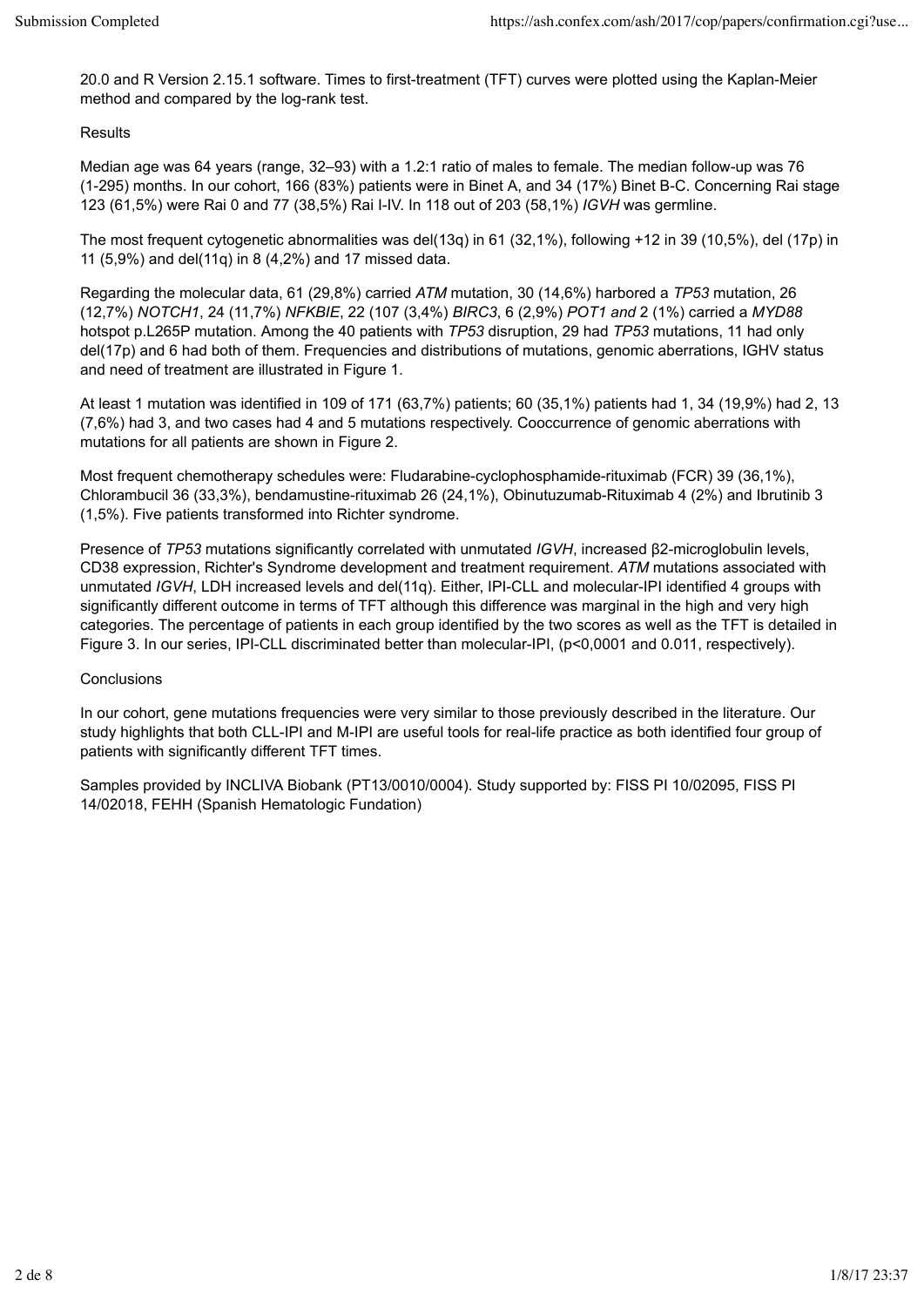

Figure 3. Kaplan-Meier curves of time to first treatment (TFT). A. CLL-IPI B. Molecular-IPI



## **Abstract ID#:** 106175

**Password:** 912976

**Title:** Clinical, Genomic Profile and Recurrent Somatic Mutations in 205 Chronic Lymphocytic Leukemia Treatment-Naive Patients

**Review Category Selection:** 641. 641. CLL: Biology and Pathophysiology, excluding Therapy **Preferred Presentation Format:** Oral

**Submitter's E-mail Address:** tormo\_mar@gva.es

**Publish only on the Blood Abstracts site:** Yes

**First submission to an ASH Annual Meeting:** No

**Compliance with the Declaration of Helsinki for Studies Involving Human Subjects:** Agree

**Is the first author/presenter of this abstract a hematologist in training?:** No

**Interim Analysis of Clinical Trial:** No

**Special Consideration:** No

**Hematologist in training:** No

**Keywords:** Chronic Lymphocytic Leukemia, Prognostic Groups, Somatic Mutation

## **First Author**

*Presenter Corresponding* Blanca Ferrer, MD Clinic University Hospital. INCLIVA Hematology Department Valencia, 46010 Spain **Email:** blancaferrer@gmail.com -- Will not be published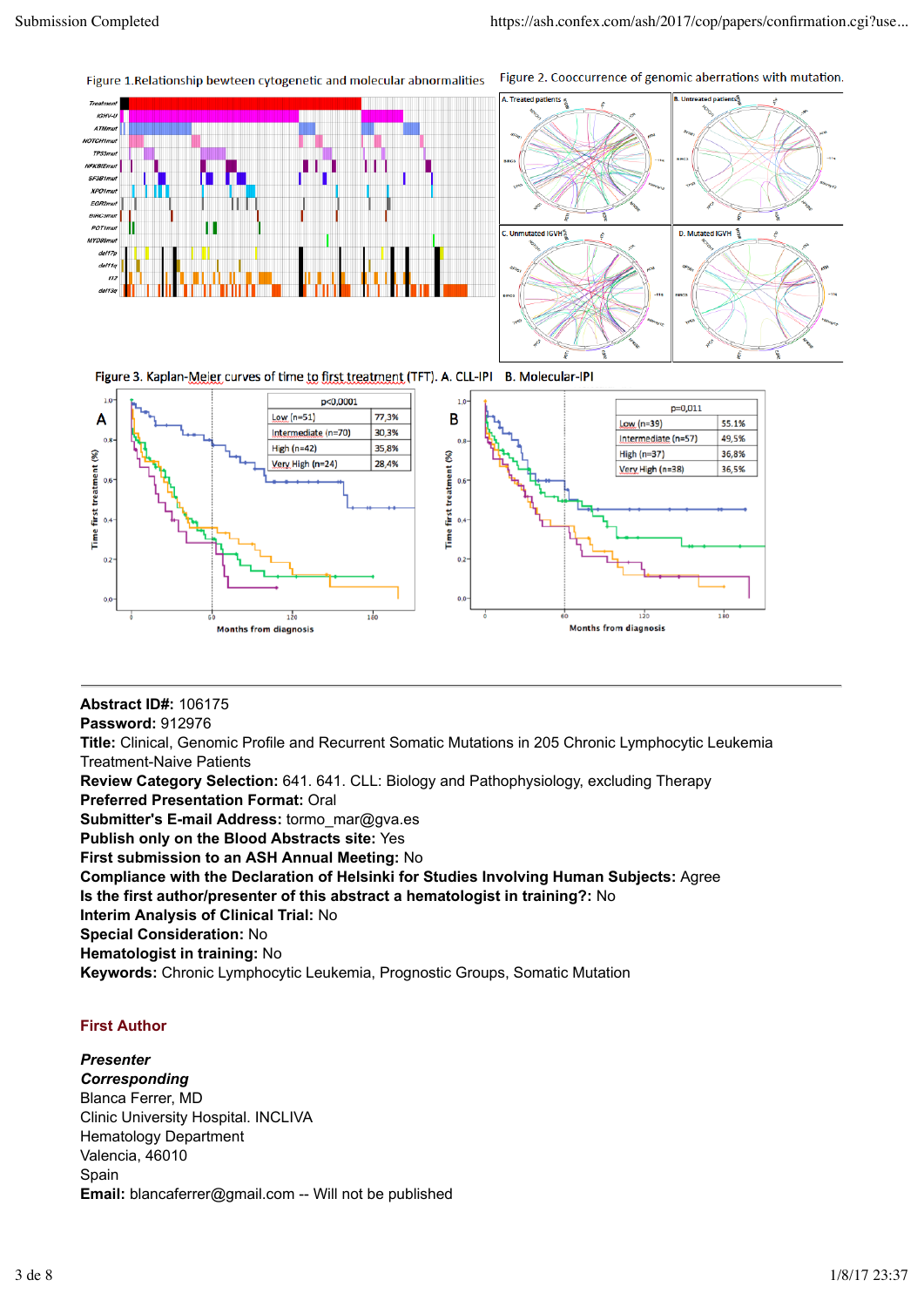**I have relevant financial relationship(s) to disclose.** No Signed on 08/01/2017 by *Blanca Ferrer, MD*

#### **Second Author**

Alicia Serrano Clinic University Hospital. INCLIVA Hematology Department Valencia, 46010 Spain **Email:** alicia.serrano.al@gmail.com -- Will not be published

**I have relevant financial relationship(s) to disclose.** No Signed on 08/01/2017 by *Alicia Serrano, PhD student*

#### **Third Author**

Victoria Adam INCLIVA Research Institute, University of Valencia Genomic and Genetic Diagnosis Unit Valencia, 46010 Spain **Email:** m.victoria.adam@uv.es -- Will not be published

**I have relevant financial relationship(s) to disclose.** No Signed on 08/01/2017 by *Victoria Adam*

#### **Fourth Author**

Blanca Navarro, MD PhD Clinic University Hospital. INCLIVA Hematology Department Valencia, Spain **Email:** nacublan@ext.uv.es -- Will not be published

**I have relevant financial relationship(s) to disclose.** No Signed on 08/01/2017 by *Blanca Navarro, MD PhD*

#### **Fifth Author**

Carmen Ivorra, PhD Sequencing Multiplex SL Valencia, Spain **Email:** Carmen.Ivorra@uv.es -- Will not be published

**I have relevant financial relationship(s) to disclose.** No Signed on 08/01/2017 by *Carmen Ivorra, PhD*

#### **Sixth Author**

Angeles Medina, MD Costa del Sol Hospital Hematology Department Malaga, Spain **Email:** a.medina@hcs.es -- Will not be published

**I have relevant financial relationship(s) to disclose.** No Signed on 08/01/2017 by *Angeles Medina, MD*

#### **Seventh Author**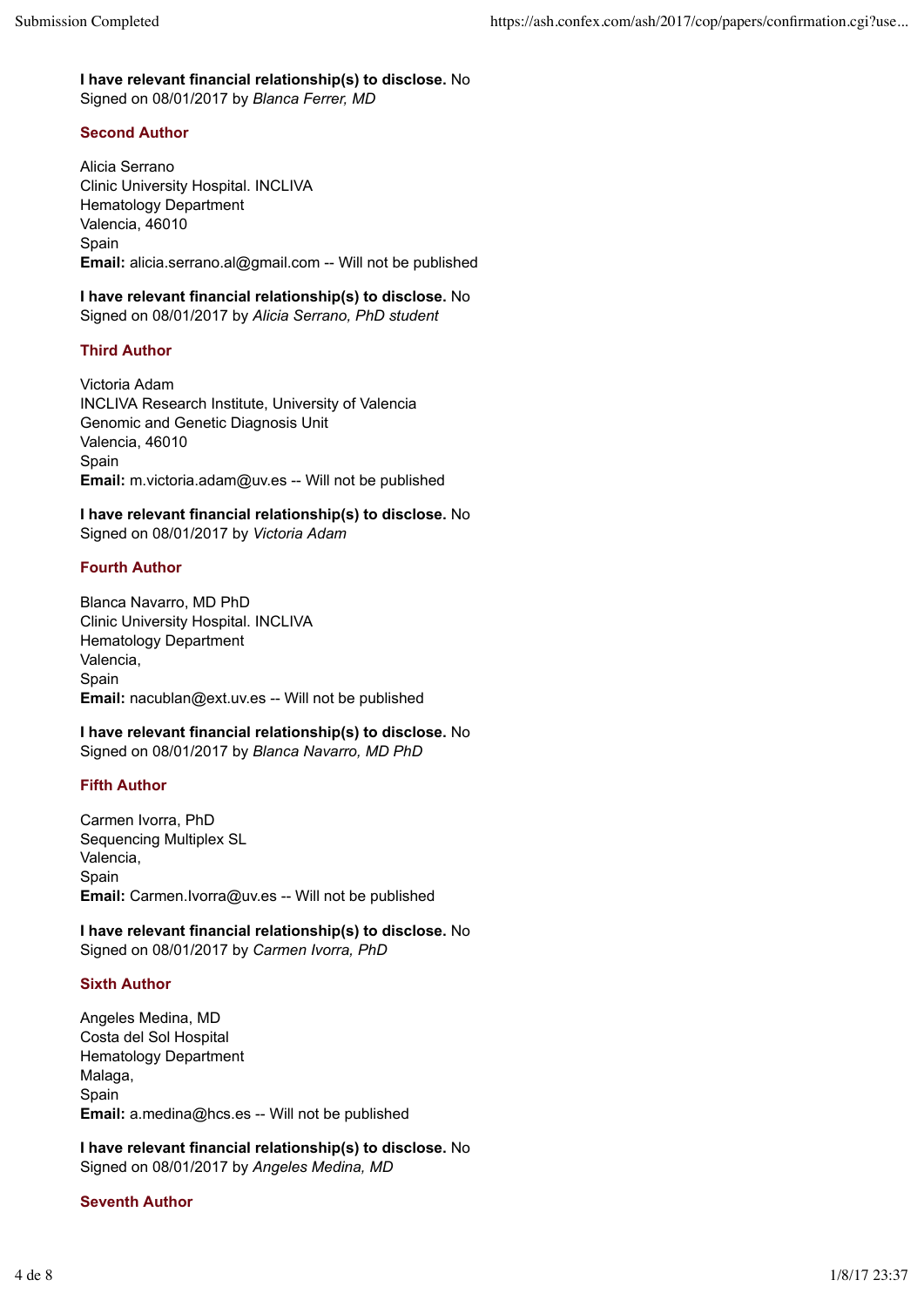Margarita Fernandez, MD Reina Sofia University Hospital Hematology Department Cordoba, Spain **Email:** margarita.fernandez.sspa@juntadeandalucia.es -- Will not be published

**I have relevant financial relationship(s) to disclose.** No

Signed on 08/01/2017 by *Margarita Fernandez, MD*

#### **Eighth Author**

Alicia Rodriguez, MD Virgen de la Macarena University Hospital Hospital Universitario Virgen de la Macarena Hematology Department Sevilla, 47001 Spain **Phone Number:** 34(952)3145663 **Email:** alicia.rodriguez.fernandez.sspa@juntadeandalucia.es -- Will not be published

**I have relevant financial relationship(s) to disclose.** No Signed on 08/01/2017 by *Alicia Rodriguez, MD*

#### **Ninth Author**

Vanesa Martin, MD, PhD Reina Sofia University Hospital Hematology Department Cordoba, Spain **Email:** vamarpal@yahoo.es -- Will not be published

**I have relevant financial relationship(s) to disclose.** No Signed on 08/01/2017 by *Vanesa Martin, MD, PhD*

#### **Tenth Author**

Maria Soledad Duran, MD Hospital Universitario Ciudad de Jaén Hematology Department Jaén, Spain **Email:** soledaduran@hotmail.com -- Will not be published

**I have relevant financial relationship(s) to disclose.** No Signed on 08/01/2017 by *Maria Soledad Duran, Dra.*

#### **Eleventh Author**

Eduardo Ríos Herranz, MD Hospital Univ. Nuestra Señora de Valme Sevilla, Spain **Email:** eduardo.rios.sspa@juntadeandalucia.es -- Will not be published

**I have relevant financial relationship(s) to disclose.** No Signed on 08/01/2017 by *Eduardo Ríos Herranz*

## **Twelfth Author**

Carmen Benet, MD Arnau de Vilanova University Hospital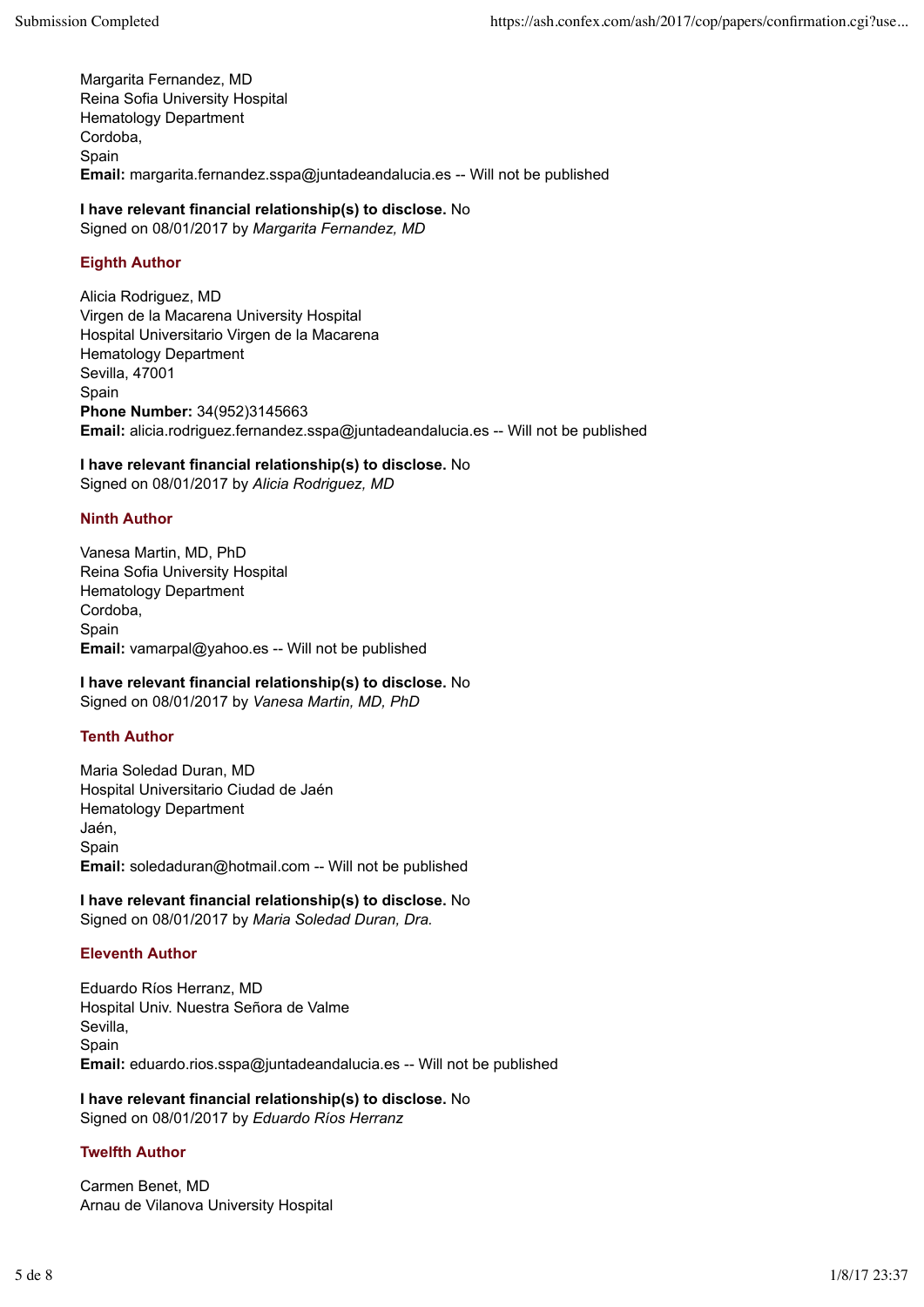Hematology Department Valencia, Spain **Email:** carmenbenet@hotmail.com -- Will not be published

#### **I have relevant financial relationship(s) to disclose.** No Signed on 08/01/2017 by *Carmen Benet, MD*

## **Thirteenth Author**

Maria Angeles Ruiz, MD Francisco de Borja Hospital Hematology Department Gandia, Valencia, Spain **Email:** ruiz\_mari@gva.es -- Will not be published

#### **I have relevant financial relationship(s) to disclose.** No Signed on 08/01/2017 by *Maria Angeles Ruiz, MD*

## **Fourteenth Author**

Mario Montagud, MD Vinaroz Hospital C/albasanz 14 Department of Hematology Castellón, Spain **Email:** montagud\_mar@gva.es -- Will not be published

#### **I have relevant financial relationship(s) to disclose.** No Signed on 08/01/2017 by *Mario Montagud, MD*

#### **Fifteenth Author**

Isabel Navarro, MD Sagunto University Hospital Hematology Department Valencia, Spain **Email:** navarro isa@gva.es -- Will not be published

**I have relevant financial relationship(s) to disclose.** No Signed on 08/01/2017 by *Isabel Navarro, MD*

## **Sixteenth Author**

Miguel Fernandez, MD Dr Peset University Hospital Hematology Department Valencia, **Spain Email:** fernandez\_migzar@gva.es -- Will not be published

**I have relevant financial relationship(s) to disclose.** No Signed on 08/01/2017 by *Miguel Fernandez, MD*

## **Seventeenth Author**

Ana Isabel Teruel, MD Clinic University Hospital. INCLIVA Hematology Department Valencia, 46010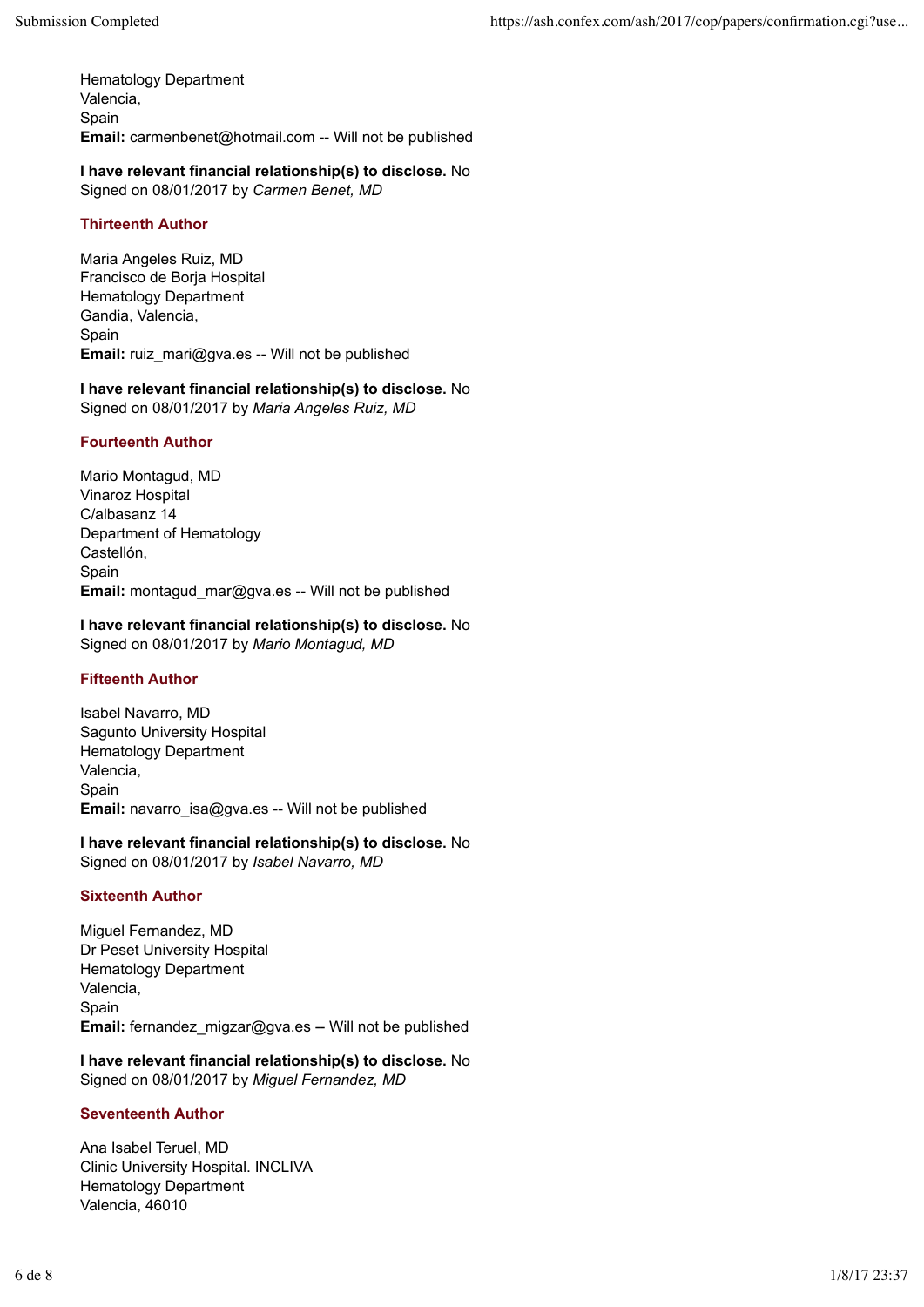Spain **Email:** ateruelc@hotmail.com -- Will not be published

#### **I have relevant financial relationship(s) to disclose.** No Signed on 08/01/2017 by *Ana Isabel Teruel*

#### **Eighteenth Author**

Macarena Ortiz, MD Carlos Haya University Hospital Hematology Department Malaga, Spain **Email:** ortizpareja@gmail.com -- Will not be published

#### **I have relevant financial relationship(s) to disclose.** No Signed on 08/01/2017 by *Macarena Ortiz, MD*

#### **Nineteenth Author**

Rafael Andreu, MD La Fe University Hospital AV FERNANDO ABRIL MARTORELL, 106 Hematology Department VALENCIA, 46026 Spain **Phone Number:** 34(961)2624000 Email: andreu raflap@gva.es -- Will not be published

#### **I have relevant financial relationship(s) to disclose.** No

Signed on 08/01/2017 by *Rafael Andreu, MD*

#### **Twentieth Author**

Paula Amat, MD PhD Clinic University Hospital. INCLIVA Hematology Department Valencia, 46010 Spain **Email:** Paulaamat@yahoo.es -- Will not be published

# **I have relevant financial relationship(s) to disclose.** No

Signed on 08/01/2017 by *Paula Amat, PhMD*

#### **Twenty-first Author**

Carlos Solano, MD, PhD Clinic University Hospital. INCLIVA Avda. Blasco Ibanez, 17 Hematology Department Valencia, 46010 Spain **Phone Number:** 34(96)1973838 **Email:** carlos.solano@uv.es -- Will not be published

**I have relevant financial relationship(s) to disclose.** No Signed on 08/01/2017 by *Carlos Solano, MD, PhD*

#### **Twenty-second Author**

Javier F Chaves, PhD INCLIVA Research Institute, University of Valencia Genomic and Genetic Diagnosis Unit